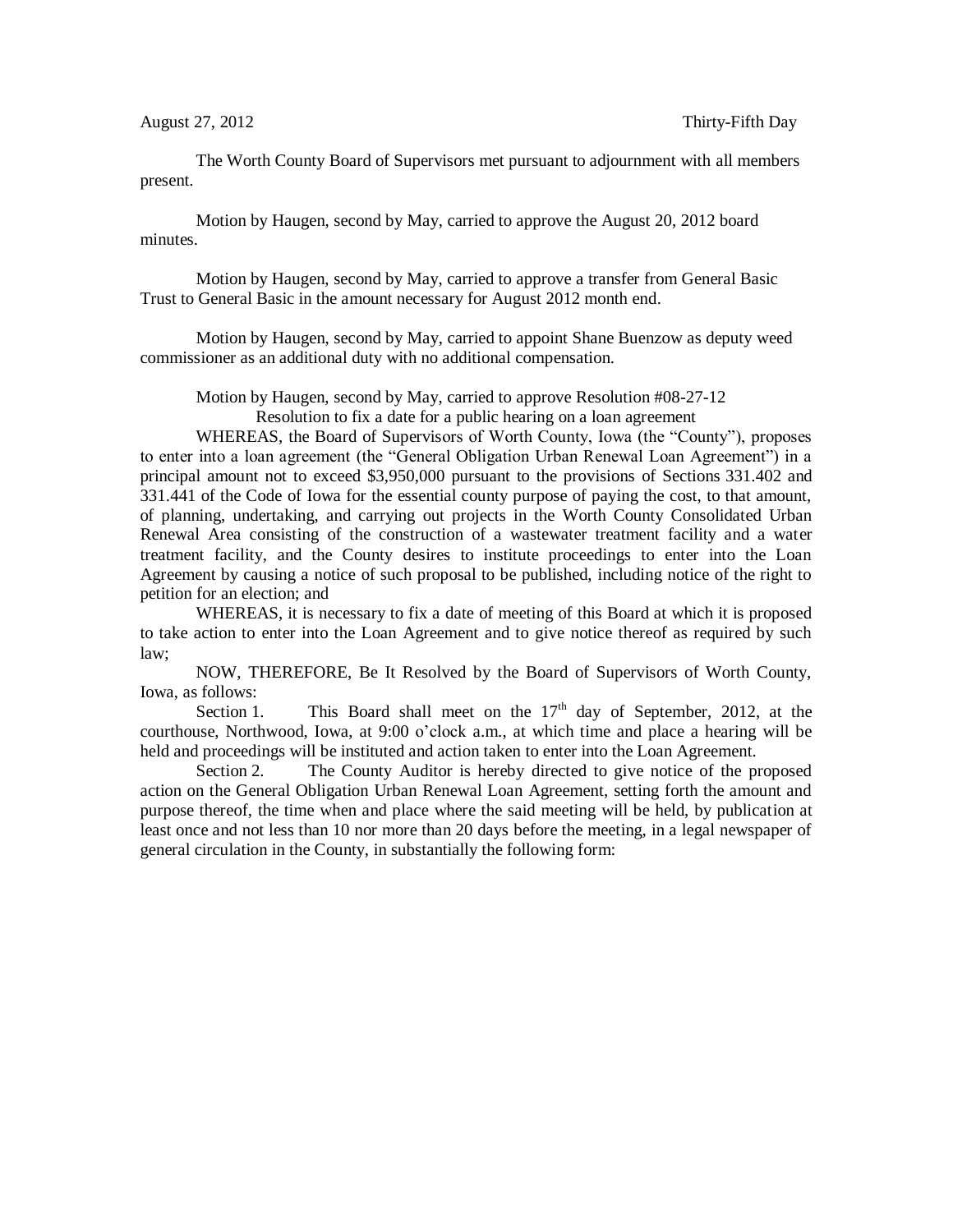## NOTICE OF PROPOSED ACTION TO INSTITUTE PROCEEDINGS TO ENTER INTO A LOAN AGREEMENT IN A PRINCIPAL AMOUNT NOT TO EXCEED \$3,950,000

The Board of Supervisors of Worth County, Iowa, will meet on the 17<sup>th</sup> day of September, 2012, at the courthouse, Northwood, Iowa, at 9:00 o'clock a.m., for the purpose of instituting proceedings and taking action to enter into a loan agreement (the "Loan Agreement") in a principal amount not to exceed \$3,950,000 for the purpose of paying the cost, to that extent, of planning, undertaking, and carrying out projects in the Worth County Consolidated Urban Renewal Area consisting of the construction of a wastewater treatment facility and a water treatment facility.

The Loan Agreement is proposed to be entered into pursuant to authority contained in Sections 331.402 and 331.441 of the Code of Iowa. The Loan Agreement will constitute a general obligation of the County.

The maximum rate of interest which may be paid under the Loan Agreement is 7% per annum.

At any time before the date fixed for taking action to enter into the Loan Agreement, a petition may be filed with the County Auditor asking that the question of entering into the Loan Agreement be submitted to the registered voters of the County.

By order of the Board of Supervisors of Worth County, Iowa.

## Kay Clark

## County Auditor

Section 3. All resolutions or parts of resolutions in conflict herewith are hereby repealed to the extent of such conflict.

Passed and approved August 27, 2012. Ken Abrams, Chairperson, Board of Supervisors Attest: Kay Clark, County Auditor

The following claims were approved: Abrahams, Karen Service-Aud 8.25 Abrams, Kenneth Mileage-Sup 472.77 Advanced Drainage Sys Inc Supplies-Eng 76.80 Alliant Energy Service-Vaf 3,438.81 Arrowwood Resort & Conference Edu-Rec 445.50 B & J Water Conditioning Inc Supplies-Gsr 12.00 Barnes Distribution Group Inc Supplies-Eng 626.07 Bmc Aggregates Lc Rock-Eng 3,016.27 Borum, Janis Service-Aud 26.81 Brunsvold, Harold Mileage-Plz 14.94 Capranos, Thomas Rent-Vaf 200.00 Cdw Government Inc Supplies-Dap 2,839.00 Central Medical Incorporated Supplies-Phd 228.78 Centurylink Service-Eng 1,063.75 Cerro Gordo Co Sheriff Service-Csr 17.00 Cintas Fas Lockbox 626525 Supplies-Eng 142.89 City of Fertile Rutf-Eng 1,217.32 City of Grafton **Rutf-Eng** 699.76 City of Hanlontown Rutf-Eng 284.47 City of Joice **Rutf-Eng** 687.70 City of Kensett Rutf-Eng 334.89 Clay County Sheriff's Office Service-Csr 22.50 Dave Syverson Inc **Parts-Eng** 25.78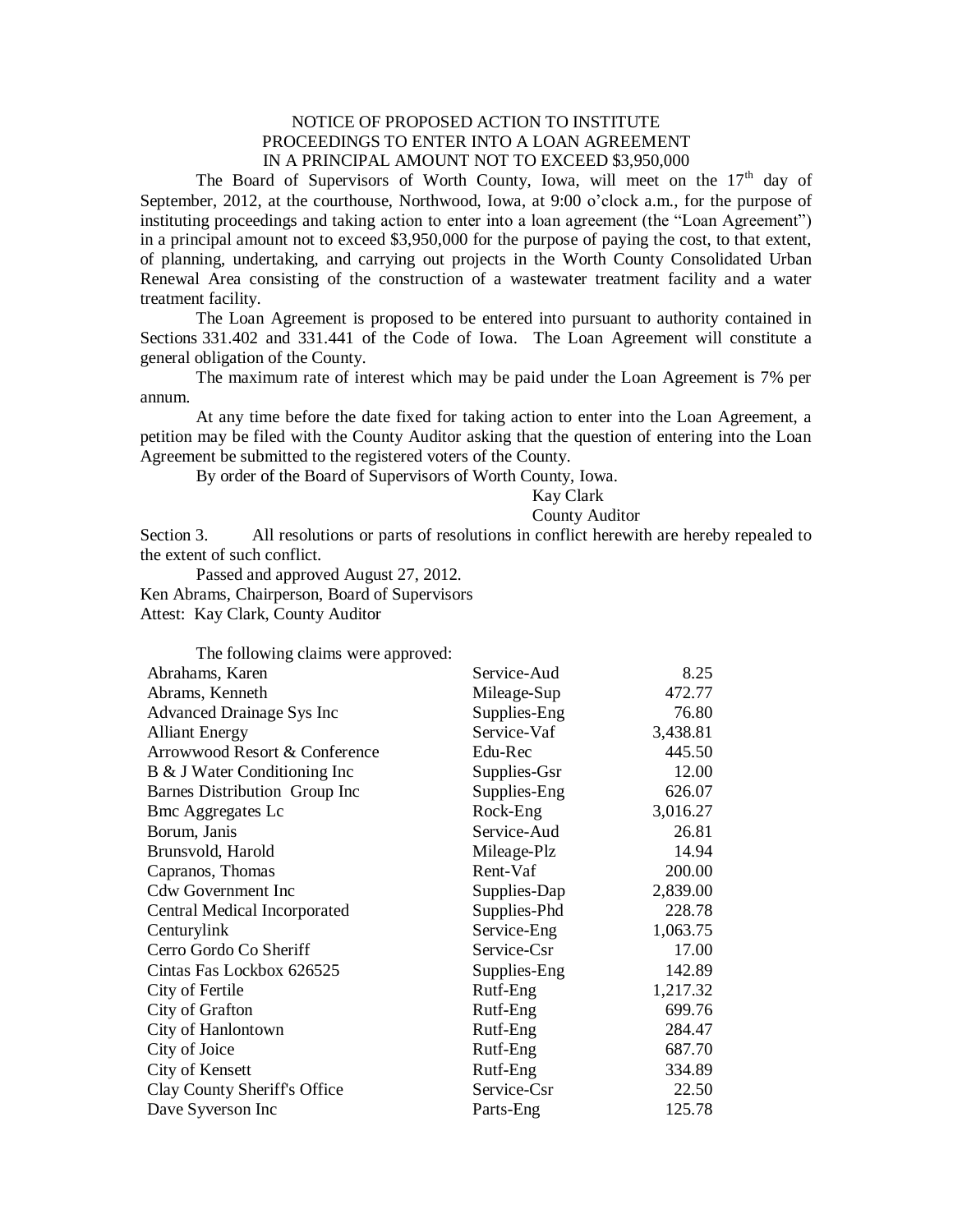| <b>Electronic Engineering</b>      | Service-Tra      | 95.00     |
|------------------------------------|------------------|-----------|
| Elliott, David                     | Reimb-Shf        | 77.00     |
| <b>Fallgatter's Market</b>         | Supplies-Shf     | 680.86    |
| Franklin County Sheriff            | Service-Csr      | 26.10     |
| Google Inc                         | Service-Dap      | 4,000.00  |
| Goveonnection Inc                  | Supplies-Dap     | 941.00    |
| Greve Law Office                   | Rent-Aty         | 350.00    |
| Hancock Co Sheriff                 | Service-Csr      | 57.80     |
| <b>Heartland Asphalt Inc</b>       | Service-Eng      | 2,986.95  |
| Hengesteg, Clair                   | Mileage-Plz      | 9.79      |
| Ia Dept of Human Services          | Service-Mha      | 50,199.08 |
| Ia Prison Industries               | Supplies-Eng     | 204.05    |
| Ia Secretary of State              | Notary-Shf       | 30.00     |
| <b>Interstate Motor Trucks</b>     | Parts Credit-Eng | 6,591.24  |
| Isac Group Health                  | Health Ins Prem  | 48,922.00 |
| Jaspers, Katy                      | Service-Aud      | 8.25      |
| <b>Johnson Vinyl Graphics</b>      | Supplies-Eng     | 25.00     |
| Johnson, Hal                       | Rent-Phd         | 940.00    |
| Johnson, Teresa                    | Mileage-Phd      | 126.50    |
| Keele, Judith                      | Service-Aud      | 8.25      |
| Kenison, Elizabeth                 | Edu-Rec          | 198.32    |
| Kirsch, Kristine                   | Reimb-Shf        | 98.00     |
| Law Enforcement Systems Inc        | Supplies-Shf     | 138.00    |
| Lawyer, Ted                        | Mileage-Plz      | 16.48     |
| Lexisnexis                         | Service-Aty      | 134.00    |
| Low, Richard R                     | Fuel-Asr         | 63.13     |
| Lupkes, Jayne                      | Mileage-Plz      | 12.36     |
| Manly Junction Signal              | Service-Plz      | 12.17     |
| <b>Martin Marietta Materials</b>   | Rock-Eng         | 338.77    |
| <b>Mason City Business Systems</b> | Service-Trs      | 3.10      |
| <b>Mason City Fire And Rescue</b>  | Service-Mex      | 600.00    |
| Mc Clure Engineering Co            | Service-Ndp      | 40,370.00 |
| Mental Health Ctr of N Ia Inc      | Service-Mha      | 452.00    |
| <b>Metal Culverts Inc</b>          | Supplies-Eng     | 982.56    |
| <b>Midwest Wheel Companies</b>     | Supplies-Eng     | 32.43     |
| Mueller, Dean A                    | Service-San      | 200.00    |
| Myli, Diane                        | Mileage-Phd      | 15.20     |
| Niacog                             | Service-Tra      | 951.59    |
| Northwood Anchor                   | Service-Plz      | 12.17     |
| Northwood Electric Inc             | Service-Gsr      | 112.96    |
| Northwood True Value               | Supplies-Phd     | 7.49      |
| Northwood Welding Inc              | Supplies-Eng     | 122.50    |
| Nutri-Ject Systems, Inc.           | Service-Ndp      | 2,150.00  |
| Odden, Marjorie                    | Service-Aud      | 8.25      |
| Olson, Fran                        | Service-Aud      | 10.31     |
| Ostrander, Chelsey                 | Reimb-Shf        | 115.56    |
| Paetec                             | Service-Eng      | 15.16     |
| Peopleservice, Inc                 | Service-Wwt      | 11,875.00 |
| Pinnacle Quality Insight           | Service-Phd      | 150.00    |
| <b>Pitney Bowes</b>                | Supplies-Trs     | 259.20    |